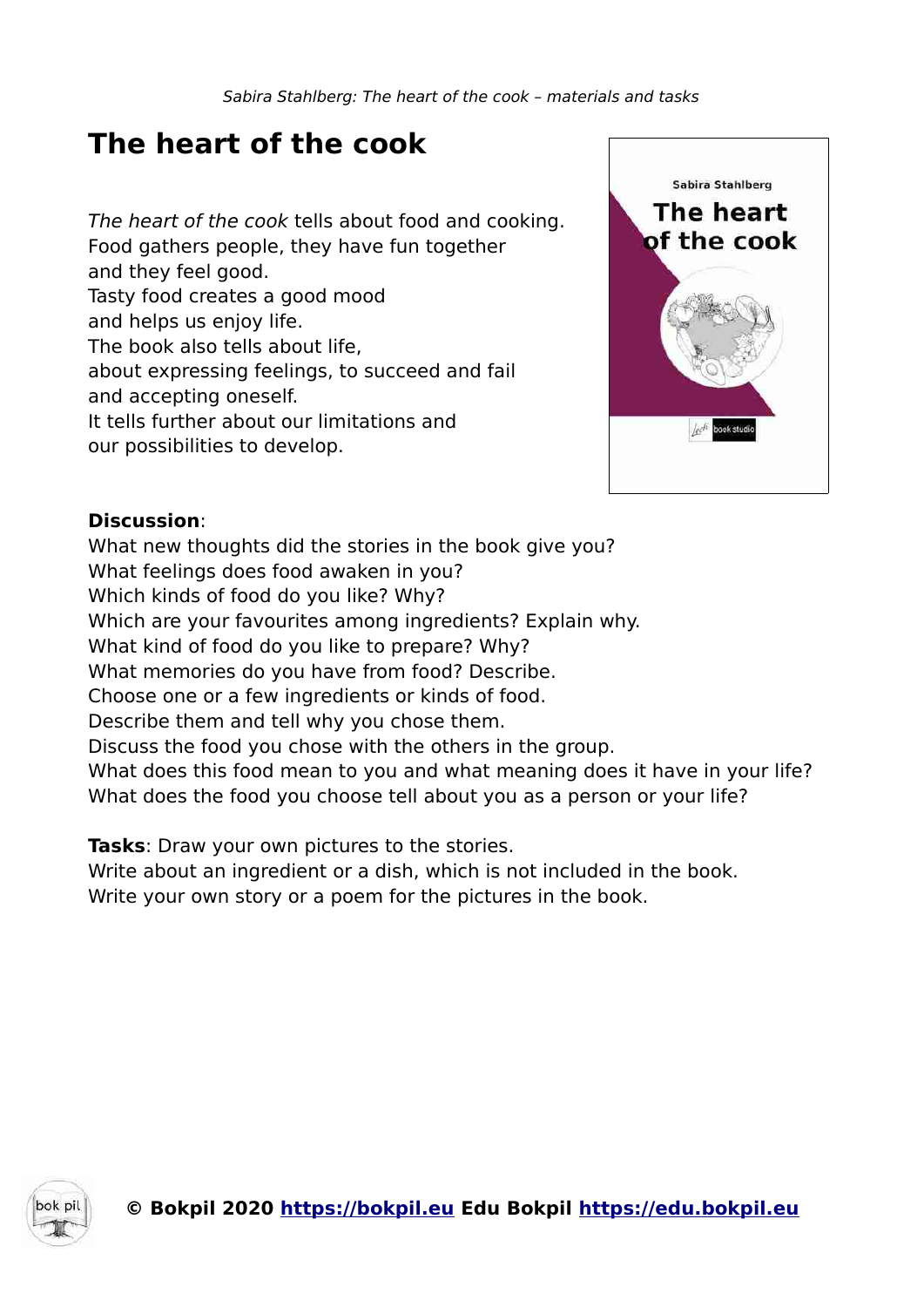## **The heart of the cook: reading comprehension**

#### **Which statements are true? Answer also the questions.**

Where is the heart of the cook? The cook composes music with vegetables. The cook loves to wash dishes. The cook has always made good food. The food is too salty for the guests. Does French food taste best?

What kind of porridge was there after the war? The ancient Egyptians ate oatmeal porridge. Maize porridge in Italy is called… Muesli is served with… Buckwheat porridge is white and smooth.

Rutabaga has a lot of vitamin B. Sweet potatoes are green. Sweet potatoes taste just like potatoes. Rutabaga is not very nutritious. Do we eat rutabaga casserole for Easter?

Sushi comes from China. Does sushi contain rice, fish and avocado? Algae glue on the teeth and they are healthy. What is wasabi? You eat sushi with fork and knife.

Is spaghetti the hole in the macaroni? Pasta and pizza come from South America. Marco Polo brought noodles from Asia. Spaghetti with meat sauce is called… Do you eat spaghetti with fork or spoon?

Does hamburger mean bread with fish? Double hamburger has four pieces of bread. Mustard is made from powder. Hamburgers are very healthy food. How many hamburgers can you eat in one go?

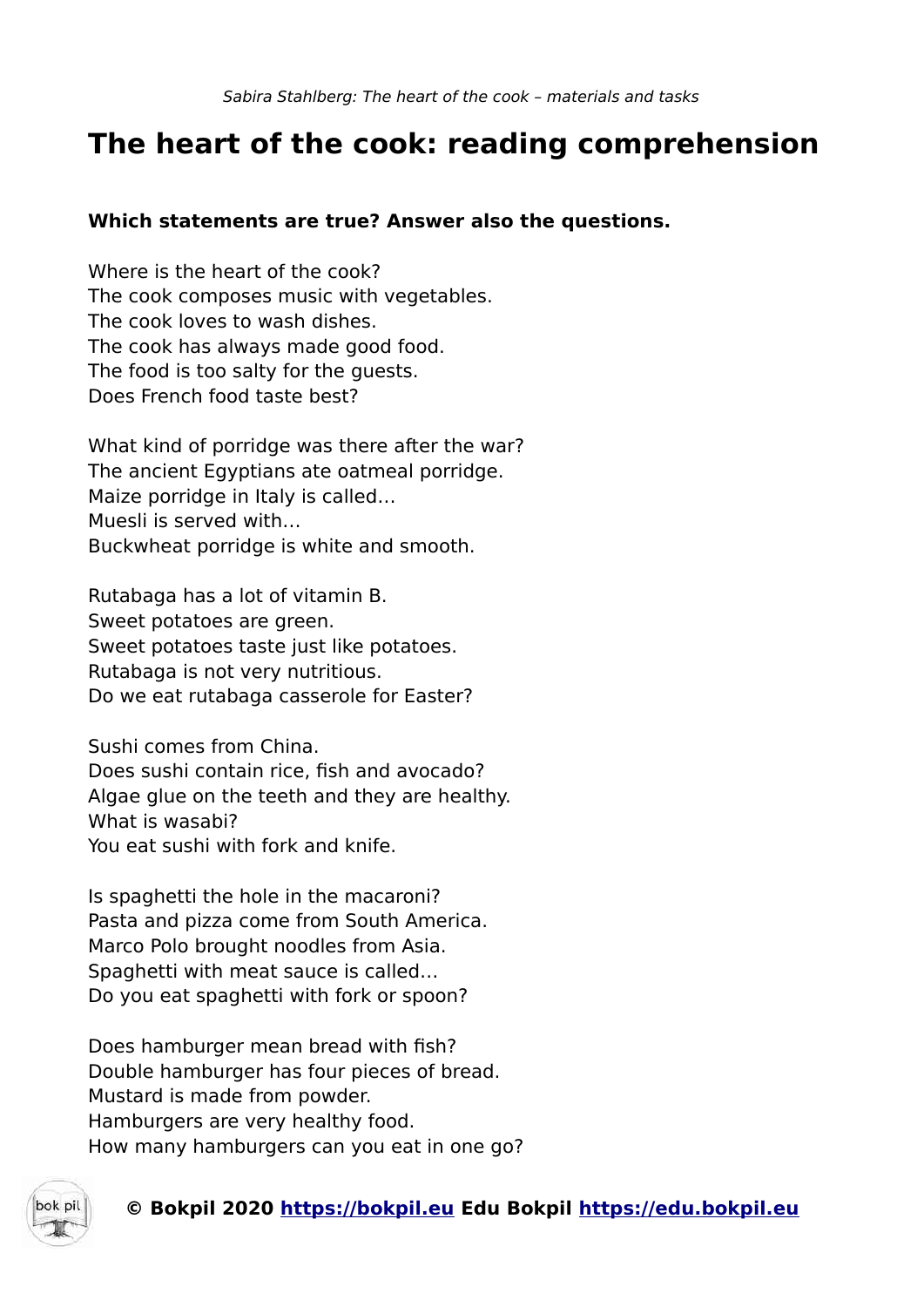At a brandy table they served only brandy. Does the word buffet mean a buffoon? Sandwich table has no sandwiches. A cold table is made of ice. A Swedish table serves also hot food. A Swedish table means that the Swedes sit here and eat.

Fresh fish has red gills. Does fish contain minerals? Ugly fish live at the surface in the sea. Fish do not eat plastic. Fish which are sold as fillets still have their heads.

On which side of the body is your liver? You can bread a liver or fry it. Are blood pancakes too heavy food? Viscera are kidneys, heart and intestines. How do you make food flambé?

Does a vegetarian eat eggs and chicken? Milk products are cheese, sour milk and cream. Vegetarians often eat milk products. Vegetarians do not touch meat. A vegetarian gets all nutrition from meat.

From where did the potato arrive to Europe? You can make oven potato, mashed or cooked potatoes. Mashed potatoes are made only from powder. Does the potato have eyes and ears? In what way was the Industrial Revolution supported by potatoes?

Does food smell or taste more? Dill and parsley smell have the same aroma. Spices all smell the same when they are cooked. You can take away spices from the food according to taste. Spices are used for hiding bad taste in the food.

Coffee is popular in Turkey.

Who was the first Nordic person who drank coffee, when and where? Tea is cultivated in Thailand. English people drink tea with cream and honey. Cocoa and chocolate stimulate the body.



#### **© Bokpil 2020 https://bokpil.eu Edu Bokpil https://edu.bokpil.eu**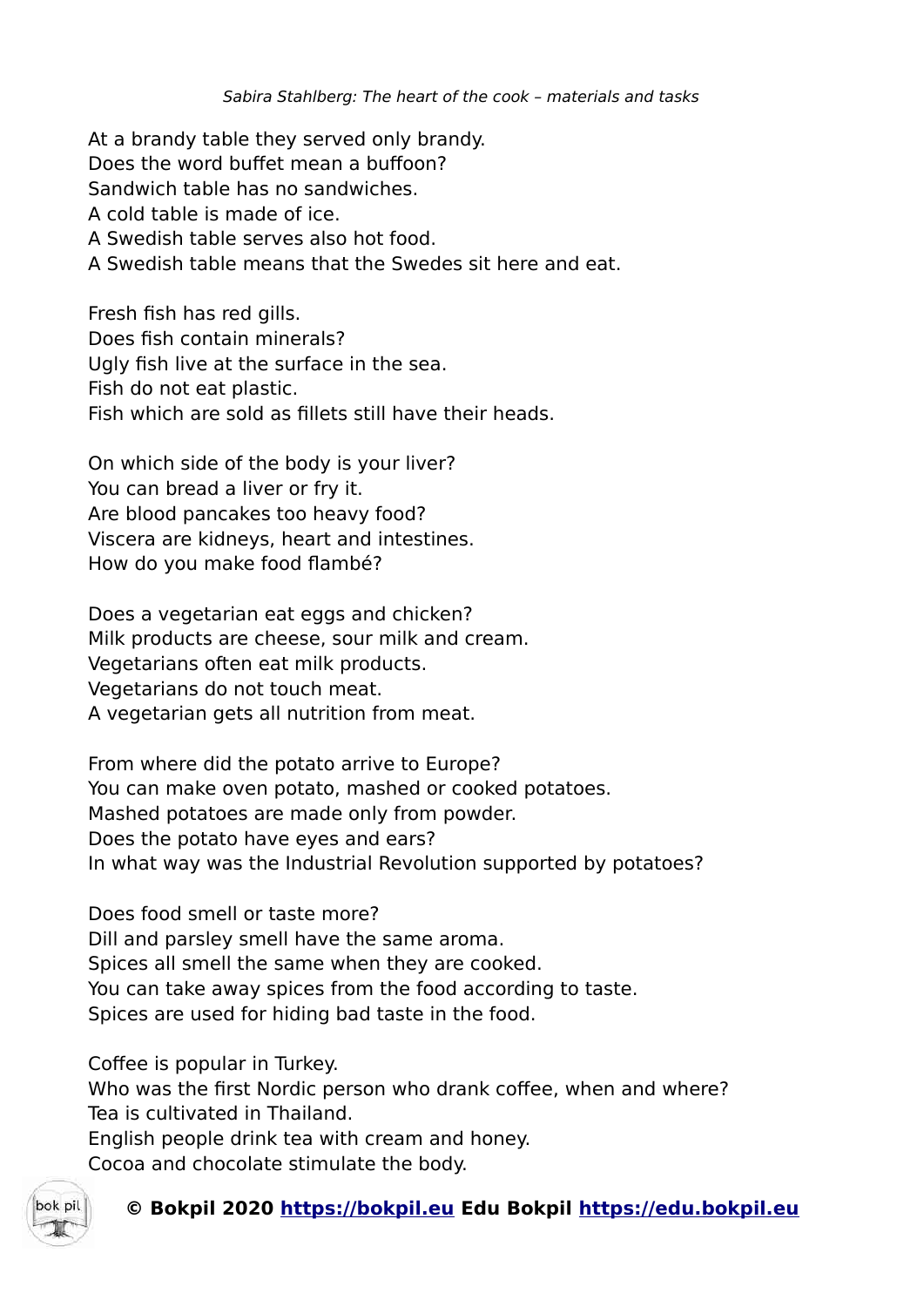Bread belongs to every meal. Do you eat bread every day? How many times? What kind of bread? Is yeast and sour dough root the same thing? Gluten-free bread is baked without flour. How long should a dough raise for a good bread?

We eat a hundred kilogrammes of sugar per person and year. Does sugar make cavities in the teeth? Sugar has been eaten in Europe for a hundred years. Alternatives to sugar are fruit. Humans like to eat sweet things.

The cook is skilful with the knife. The cook is inspired during trips. The cook is a master chef with own recipes. How often do you succeed in the kitchen? Preparing food happens every day in every household.